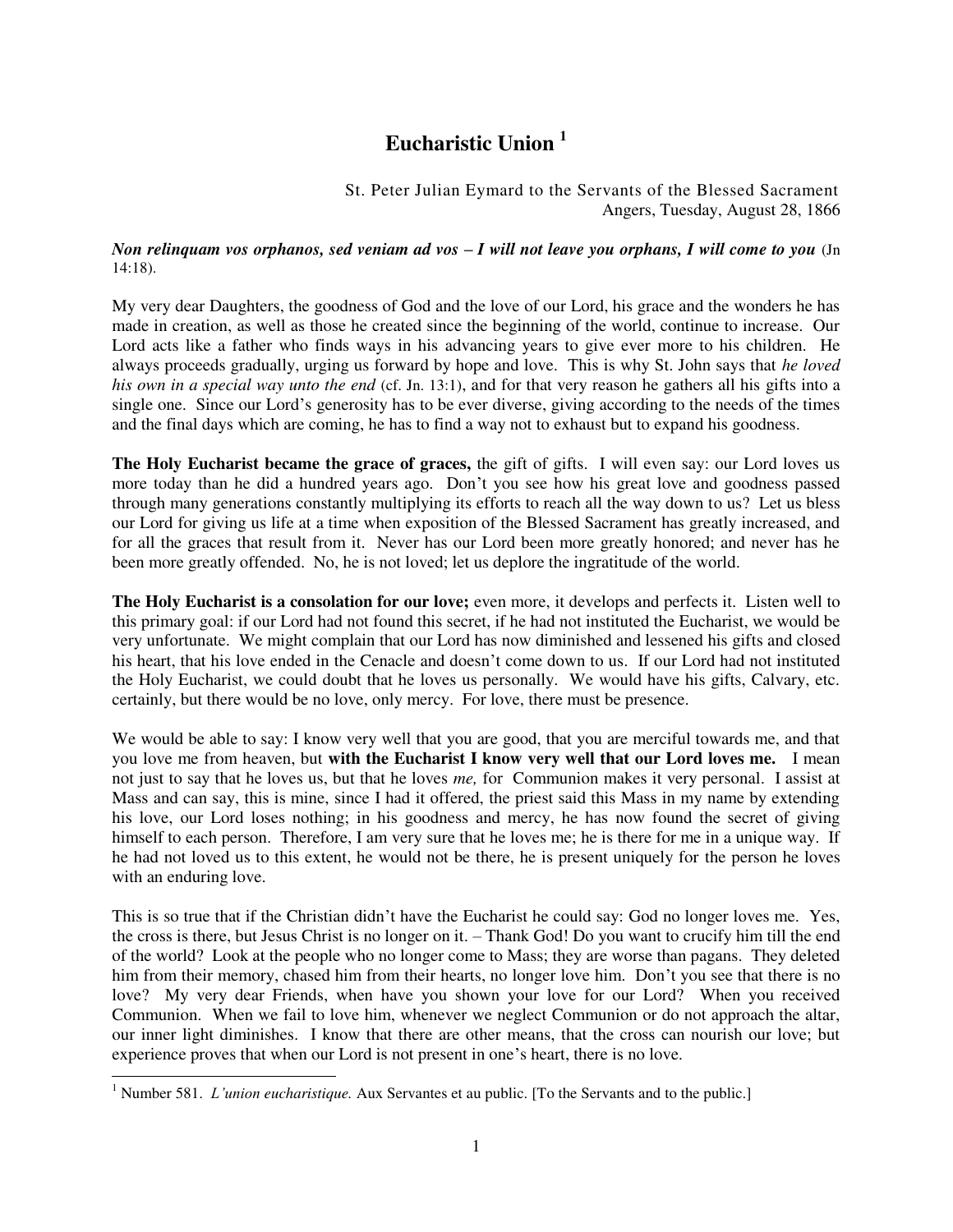Our Lord was expressed basic truth when he said: *Non relinquam vos orphanos, sed veniam ad vos – I will not leave you orphans, I will come to you* (Jn 14 :18). What happens to a child when it loses father and mother? It becomes an orphan who loves no one and is loved by no one. We would be orphaned from God! Notice that even with the Holy Eucharist our Lord has all the trouble in the world to preserve our poor hearts, because we are afraid of giving ourselves to him; but the thought that he gave himself to me personally consoles my love.

**How would you recognize our Lord's love if he were not in the Eucharist?** You would love him only half-heartedly. That's why he is present in the holy sacrament of the altar. What would happen to love? As God, our Lord is everywhere; therefore, you would love him as God and not as man. You would relate to him as he was 18 centuries ago, and look for him only in heaven. If our Lord were not present as God and as man, our love would not be complete. Our body would not feel united with his body, our soul would not be united with his soul. We would belong to him only by desire, and our union with him would be imperfect. Then, would divinity offer our homage to his humanity? Do you think this would be proper? How could you do otherwise? How would God relate to men? You would lower our Lord's dignity.

**What did our Lord do to complete his love?** He instituted the Eucharist where he unites himself to all that we are, and where we love him because he is all ours. If our Lord were not in the sacrament of the altar, I ask you, how would you adore him? As God, he lives in heaven and you are not there. What would be lacking in your worship? His presence. Who even thinks about our Lord when the sacrifice of the Mass and the real presence are taken away? If you go to pagan and schismatic countries where people do not want to adore him, it is like going back to the time of the flood. He has nowhere to lay his head.

Since Jesus is present, his service is complete, we adore him as God with the perfect homage of our entire being and we adore him as man. Perfect worship establishes love. Is that all? Our hearts love, our bodies too, our senses love as do our eyes. That is why every part of our being must find our Lord in order to become unified and be in natural harmony with him. That is what happens in the Eucharist.

My Friends, one more point. **Our Lord was greatly offended**, especially as man. His divinity could not be crucified, for it was beyond our grasp. He was crucified as man. How many ungrateful and guilty Christians there are! How many sacrileges still affect our Lord! He has a right to receive reparation. But if the Eucharist is removed, if he is no longer present here, how will you make reparation? How will you make reparation to his human soul when it is not present? – I will make amends to his divinity. – You don't find there the totality of who he is. You can make reparation to his divine nature, but how will you do so to a human nature that was offended? His body, blood, and soul, all this is Jesus Christ. With the Eucharist, I can offer him homage, satisfy my faith, and even my zeal for his glory. How good God is!

**Why don't we think of him often enough?** My Friends, the major problem is that we do not live sufficiently with our Lord, we don't live in him and for him. I will receive Communion in order to have the strength to carry out my duties of state, to obtain a temporal favor. You are doing very well; this is your right and your duty. But must you stop there? You would be turning our Lord into heaven's doorkeeper, a doctor who binds your wounds. You are beggars before God, before our Lord. But shouldn't you be children of love? Shouldn't we adore him for himself, do something for him? I'm speaking in general, since I don't have the honor of knowing your souls. Very few make their home in our Lord: *Whoever eats my flesh and drinks my blood remains in me and I in him* (Jn. 6:56), says our Lord. If he remains in us, he will not be idle. He will remove our weaknesses, so that we can be one with him.

Devout people hardly understand that they must receive our Lord to remain in him, to make him their center. They think of him for half an hour at Mass! During the day, may I ask, although you are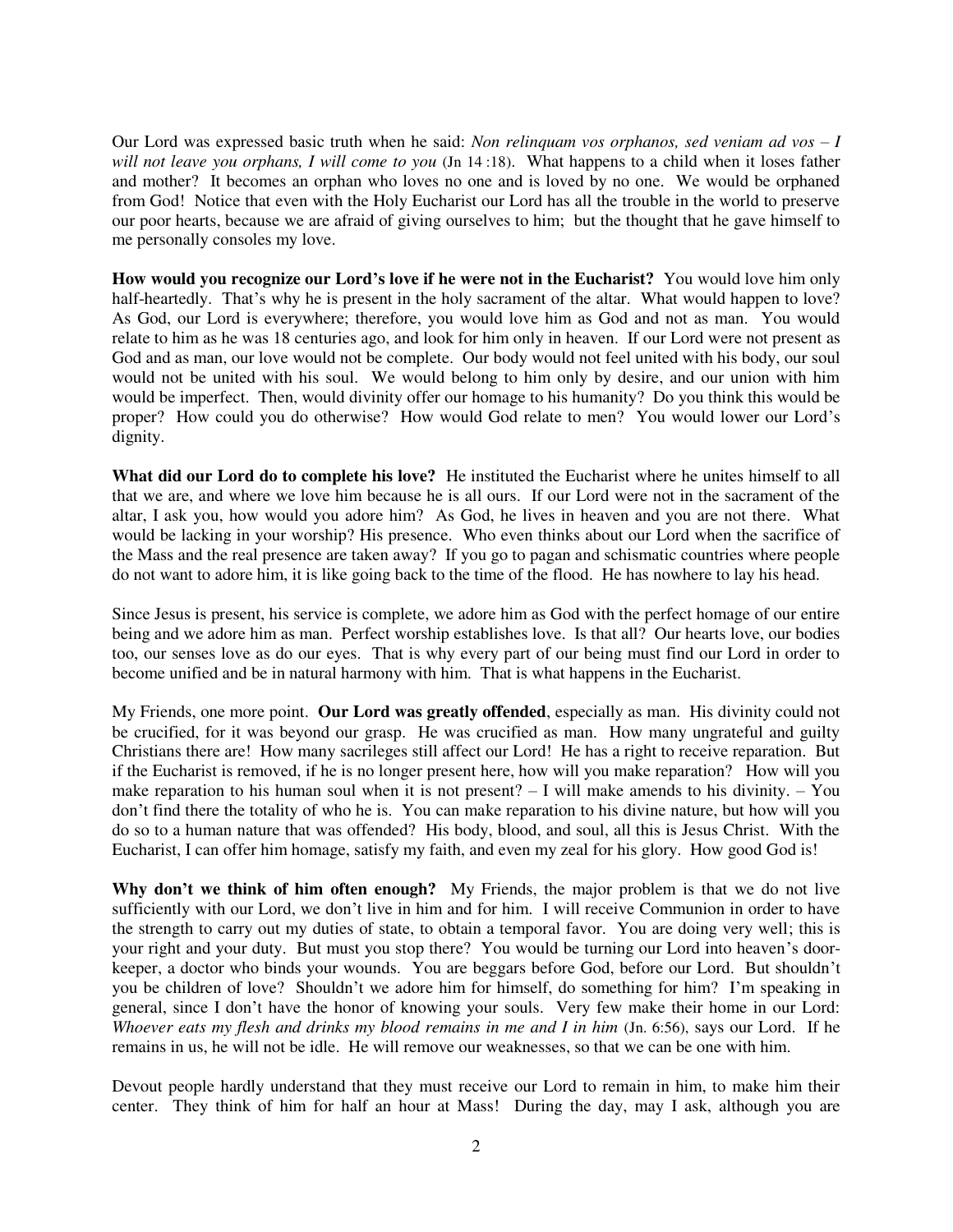Christians, do you think about him? Perhaps you are very careful to offer your actions, but I cannot say that this comes to you as easily as breathing, love doesn't go that far. Shouldn't we think of him? My Friends, **the sign of love is in our thoughts.** Do you think of him even twice a day? That's a good start, but shouldn't we improve? God's words to Abraham are: *Walk in my presence and be blameless* (Gn. 17:1). Whoever remains in our Lord possesses in him the Father and the Holy Spirit.

Oh! We don't really love him. No doubt, there are a few small sacrifices to be done, a few Calvaries, a few crowns of thorns, yes, but the accompanying prayer is always: Lord, have mercy on us, like the apostles during the storm (cf. Mt 8:25). My Friends, our Lord is there, why don't we call on him? We do not love him. A poor person thinks immediately of his benefactor who is so good and generous. No one need advise him to see his friend. **This is spontaneous love.** How is it that we never think of our Lord? We think of mortal sins, and our conscience is afraid of him. Why is this happening? We do not have a clear enough idea of his goodness and love. Our response would be to give ourselves entirely to him. It is true that our Lord never complains, but we for our part must not be satisfied with the way we act. As long as a person doesn't think naturally and spontaneously of our Lord, as long as she needs to be drawn or reminded of him, how sad! We are still half-pagan.

In this city of Angers, who has received more signs of love, more graces than you? No one! O God, is it possible! Do we need pagans to come and reveal this? My Friends, pray a little more to our Lord, offer him the tribute of all you are, the homage of your sufferings, of what you love, of your desires, of everything that pleases you, of your body, of everything. When a poor person uses the money he received to bring a bouquet of flowers, how wonderful that is. I can see that you are generous, you love giving to our Lord. Here he is no longer the king of the poor. Give whatever pleases you, give to his heart.

Listen, my very dear Friends, we are surely not very rational toward our Lord. […] Must we go to our Lord only when everyone has rejected us? I come to you. And our Lord receives us. He is so good and gracious; he would take us from the edge of hell, yet we go to him only with our wounds and miseries. What should you offer him? Your pleasures, your joys, whatever your heart loves. Bring him also a few flowers of virtues; after all, the altar is not always a Calvary.

Our Lord is on his throne. Only a few love him for himself; let us please him by doing so. Why can't you offer him the sacrifice of your joys? Why not bring to him this beautiful flower? Even if you are not suffering, true love must keep growing. We love our parents and family to that extent; can't we love our Lord to the same degree? We think of our Lord only as a beggar thinks of his benefactor, when he's hungry. Let us be generous and creative, finding something to offer him.

**Where do you think you can find the purest gift?** Where the gift is truly Eucharistic. Yet the gift is always limited. One may imagine doing homage by offering something that one likes; in suffering one cannot even say that all is well. All is privation when there is no love, only self-trust. Even a religious may imagine, Lord, I could be happier with a position of importance in the world. What kind of love is that?

Then, not everyone is called. However, in your own living situation can you not find some flowers to give? Be grateful to our Lord for being here. Were we not here, he would not be in the Eucharist. **Offer him then the homage of anything that you can give him,** make a gift to his body, to his divinity. Why is he surrounded by worship, flowers and candles? It pleases him. You must be aware that an ordinary citizen is not allowed to offer homage to a sovereign. It is of course forbidden to offer a gift to the emperor, without first acquiring his permission, because the emperor would have to offer something in return. One may not even make a gift to the Holy Father for the same reason; he would be bound to make return gifts to the whole world. Our Lord, however, accepts any gift, because in return he offers infinite